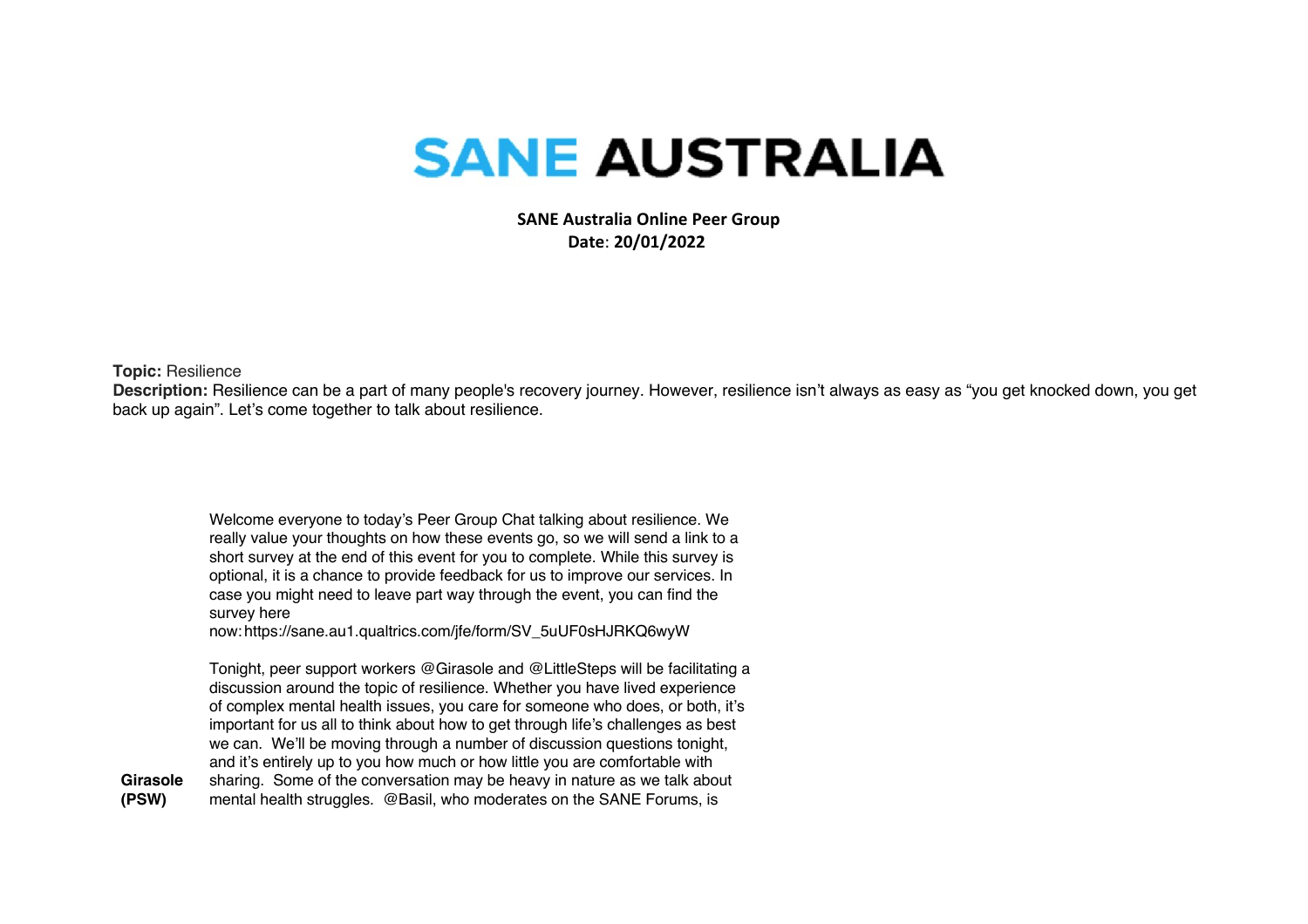working behind the scenes to ensure our safety. If you're having any technical difficulties, please see our FAQ (https://www.sane.org/peer-support/peer-group-chat/chat-faqs#what-if-i-amhaving-a-tough-time-and-need-immediate-support) or message @Basil

**Girasole (PSW)** We're looking forward to creating a space where we can reflect and learn together and expand our ideas of resilience :relaxed: **LittleSteps Hello @Snowie ! Welcome! :)** Snowie Hi LittleSteps **Girasole (PSW)** Hey @Snowie ! Great to see you here :) We'll be starting the discussion shortly, and will just allow a bit more time for people to log on and join **Girasole (PSW)** How are you going today @Snowie ? Snowie Having a rough time Girasole. Came on here looking for a distraction. **Girasole (PSW)** @Snowie :blue\_heart: **LittleSteps**  Sorry to hear that @Snowie . Hopefully tonight will be a helpful distraction :) **Girasole (PSW) Ok, let's start the conversation, shall we? How do you feel about the term "resilience?" What place does it have in recovery for you? LittleSteps**  I have mixed feelings about the term "resilience". On the one hand, I can find the term can be empowering when someone is given choice regarding actions in their own recovery. On the other hand, I find that the term can be dismissive of the hardships someone might be going through, and how difficult they can be to experience. I believe that resilience has a place in recovery, but that is not to negate or dismiss the benefits of also having external supports to back

**(PSW)** you up, which I have personally found very beneficial in my recovery process :)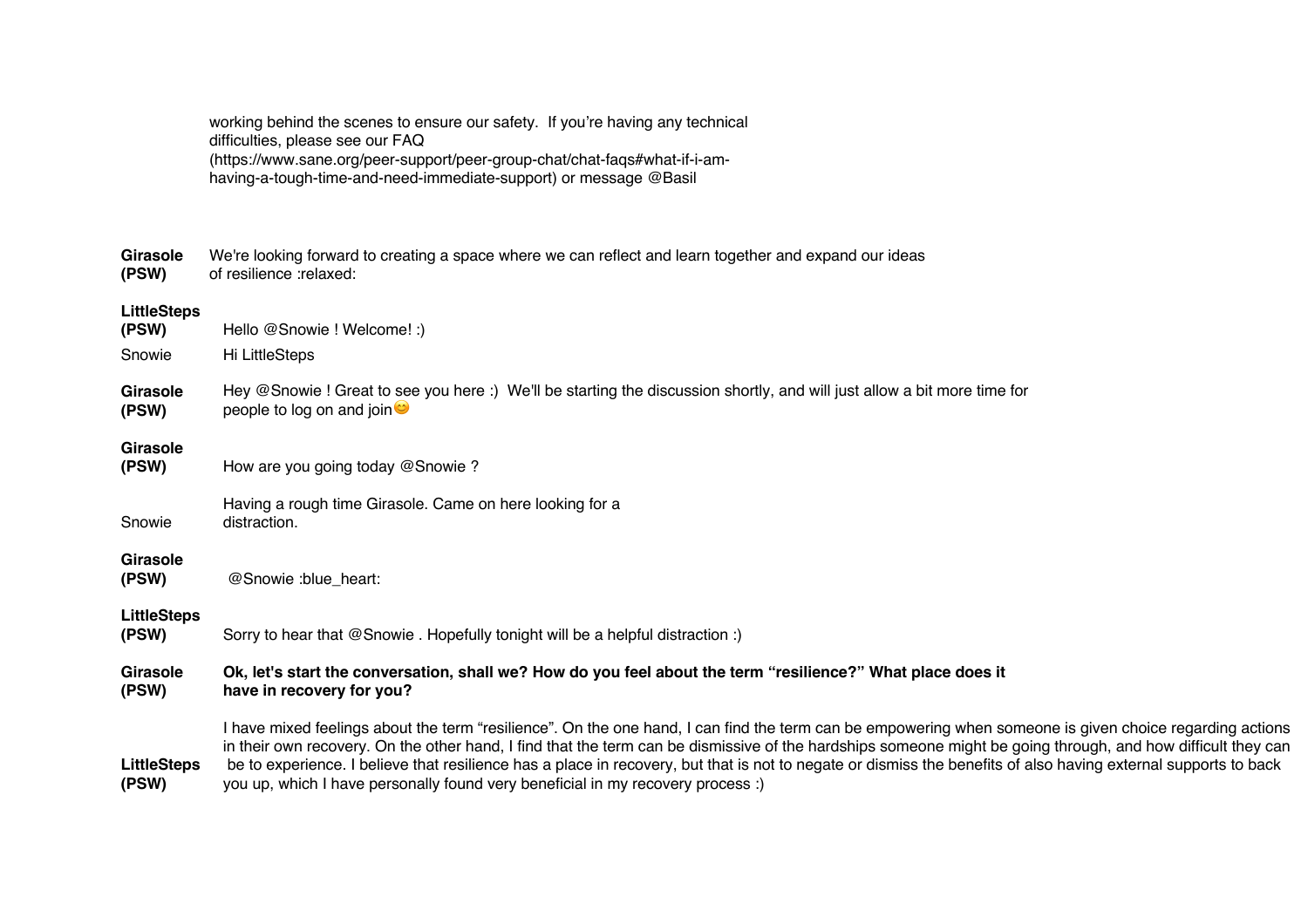| Snowie                                           | To me resilience means being able to remain stable and function in everyday life. I find it very hard to have resilience. I try<br>and develop it but things seem to get in the way of it                                                                                                                                                                                                                                                                                                                                      |  |
|--------------------------------------------------|--------------------------------------------------------------------------------------------------------------------------------------------------------------------------------------------------------------------------------------------------------------------------------------------------------------------------------------------------------------------------------------------------------------------------------------------------------------------------------------------------------------------------------|--|
| <b>LittleSteps</b><br>(PSW)                      | Thanks for sharing, Snowie                                                                                                                                                                                                                                                                                                                                                                                                                                                                                                     |  |
| <b>Basil</b><br>(Moderator                       | resilience for me is a sign of holding hope, even if its just a<br>glimmer                                                                                                                                                                                                                                                                                                                                                                                                                                                     |  |
| Snowie                                           | I believe it is something that needs to be worked on and develops over time.                                                                                                                                                                                                                                                                                                                                                                                                                                                   |  |
| Girasole<br>(PSW)<br>Girasole<br>(PSW)           | So true @Snowie ! Like so many skills and things in mental health, it's probably unrealistic to expect ourselves to be great<br>at it without much time, consideration, or practice<br>I really relate to it being something that I always learn how to do better, based on my<br>experiences                                                                                                                                                                                                                                  |  |
| Girasole<br>(PSW)                                | Ok, next question :) What do you think some of the benefits are of the concept of resilience, and how it<br>applies to your recovery?                                                                                                                                                                                                                                                                                                                                                                                          |  |
| <b>LittleSteps</b><br>(PSW)                      | I think resilience can be a key aspect of many people's recovery journey. Thinking about resilience can be empowering and can remind us that we can have<br>autonomy and strengths in thinking about our own recovery. When I think of resilience in regard to my own recovery journey, it can remind me of my<br>strengths which, as Snowie has pointed out, can develop over time. :)                                                                                                                                        |  |
| Snowie                                           | Some of the benefits are having the strength to overcome difficulties in life. It means coming back stronger and being able to deal<br>with things in a more positive way. In my own recovery I think I don't have much resilience.                                                                                                                                                                                                                                                                                            |  |
| Girasole<br>(PSW)                                | @Snowie we'll be speaking later about some ways we can improve our resilience - I hope it can be helpful for you :purple_heart: I do like how the idea of<br>resilience recognises or acknowledges that you have responsibility over your own wellbeing, and you have control and things you can actively to do cope.<br>I find that can be very empowering, and can give hope and agency in your life.I have some critical thoughts about the concept more broadly, which we'll<br>also get into later in the conversation :) |  |
| Girasole<br>(PSW)<br><b>LittleSteps</b><br>(PSW) | Next question - some people aren't entirely comfortable with being praised as being resilient (or praising others for<br>being resilient) - if this is you, what are the reasons why don't you like it?                                                                                                                                                                                                                                                                                                                        |  |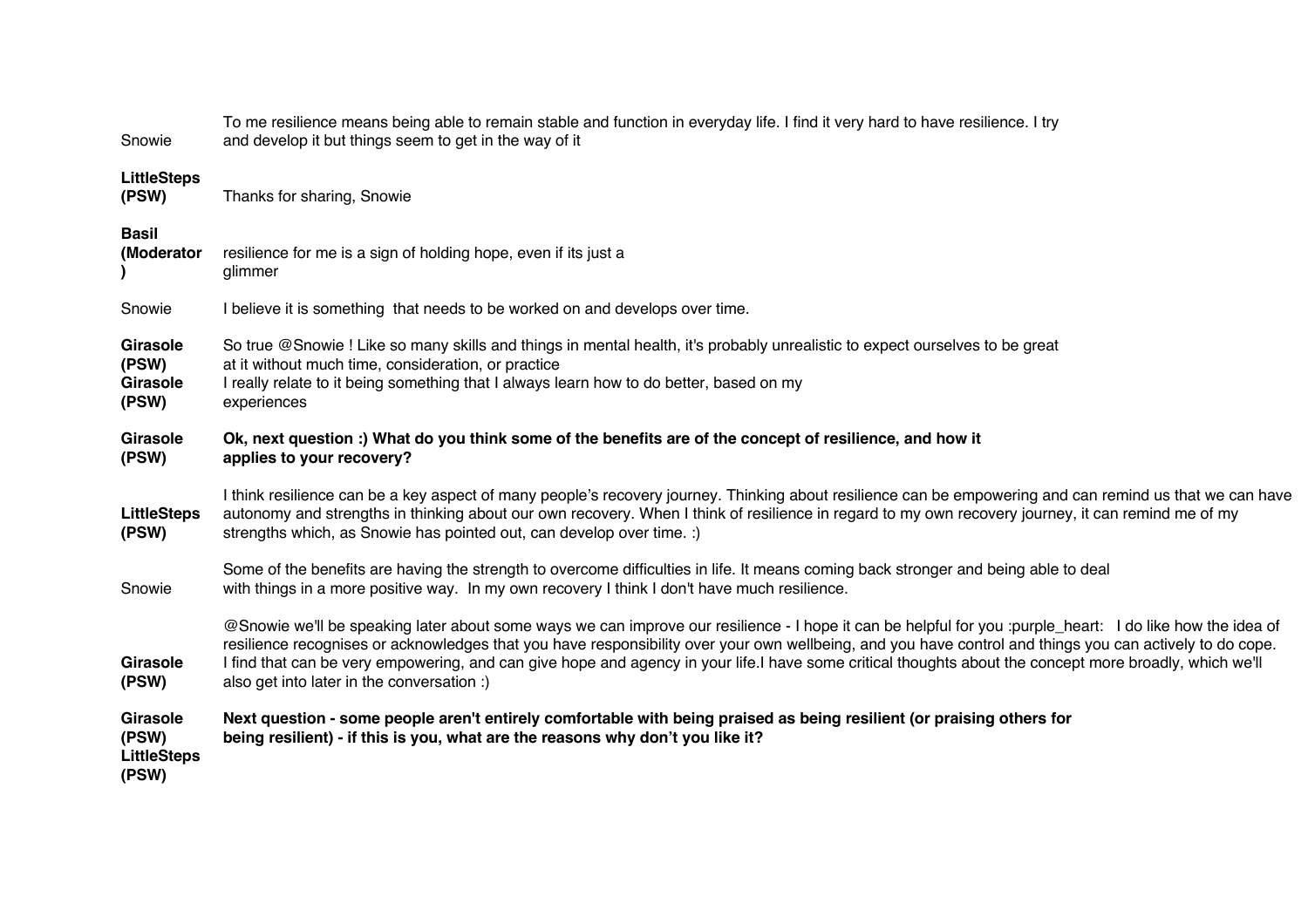|                                   | I find that, whilst intentions may be good, calling someone resilient can sometimes be underestimating of the hardships that someone may truly be going<br>through. I also think that the term puts all the pressure on the individual, whereas I believe in my recovery that a more collaborative approach has been<br>beneficial, with professional and personal supports :)                   |
|-----------------------------------|--------------------------------------------------------------------------------------------------------------------------------------------------------------------------------------------------------------------------------------------------------------------------------------------------------------------------------------------------------------------------------------------------|
| Snowie                            | I guess I don't like being praised in general. I agree with LittleSteps that it underestimates the hardships someone<br>might be going through.<br>For me, if I'm going through a hard time, or after I've gone through a hard time, it often means very little to me to just be commended as being resilient.                                                                                   |
| <b>Girasole</b><br>(PSW)          | I guess it can be nice to reflect on my ability to pull through hard times- that can be a strength. But after pushing through, I simply want to receive care and<br>warmth on the other side. Like, I know I got through the hard time, but that's not the most important thing to me- what's important was that I suffered, and I<br>want recognition and empathy                               |
| Snowie                            | People might expect us to be able to show strength and be able to "get over"<br>things                                                                                                                                                                                                                                                                                                           |
| <b>Girasole</b><br>(PSW)          | If I'm in distress, or am exhausted from constant distress, being told that I'm resilient doesn't do much in the moment<br>to actually help me                                                                                                                                                                                                                                                   |
| <b>Girasole</b><br>(PSW)          | If someone doesn't like being called resilient, what could be a more helpful thing to say to someone than "You're so<br>resilient" after they've been through a hard time?                                                                                                                                                                                                                       |
| Girasole                          | What I want in those moments is to just be told, "I'm sorry you had to go through that." Or, "That's awful. I'm here for                                                                                                                                                                                                                                                                         |
| (PSW)<br><b>Girasole</b><br>(PSW) | you however you need."<br>Hey @Shaz51 ! Welcome<br>:D                                                                                                                                                                                                                                                                                                                                            |
| <b>LittleSteps</b><br>(PSW)       | I think first and foremost validating people's experiences is important. I know that I always feel heard and listened to when my emotions are validated. I think<br>something that I would say is something along the lines of "that does sound like it was really difficult for you, is there anything we can do together to help<br>make sure you don't have such tough times in the future?". |
| Snowie                            | I would rather someone just say to me that I am doing the best I can under difficult<br>circumstances                                                                                                                                                                                                                                                                                            |
| <b>LittleSteps</b><br>(PSW)       | @Shaz51 Welcome!                                                                                                                                                                                                                                                                                                                                                                                 |
| Shaz51                            | hello @Girasole (Peer Worker)                                                                                                                                                                                                                                                                                                                                                                    |
| Shaz51                            | @LittleSteps (PSW)xxx                                                                                                                                                                                                                                                                                                                                                                            |
| Girasole<br>(PSW)                 | Okay, next question for us: Understanding some of the limitations or concerns we have with being called resilient, what<br>are some things that could be really beneficial to consider in addition to individual coping? :)                                                                                                                                                                      |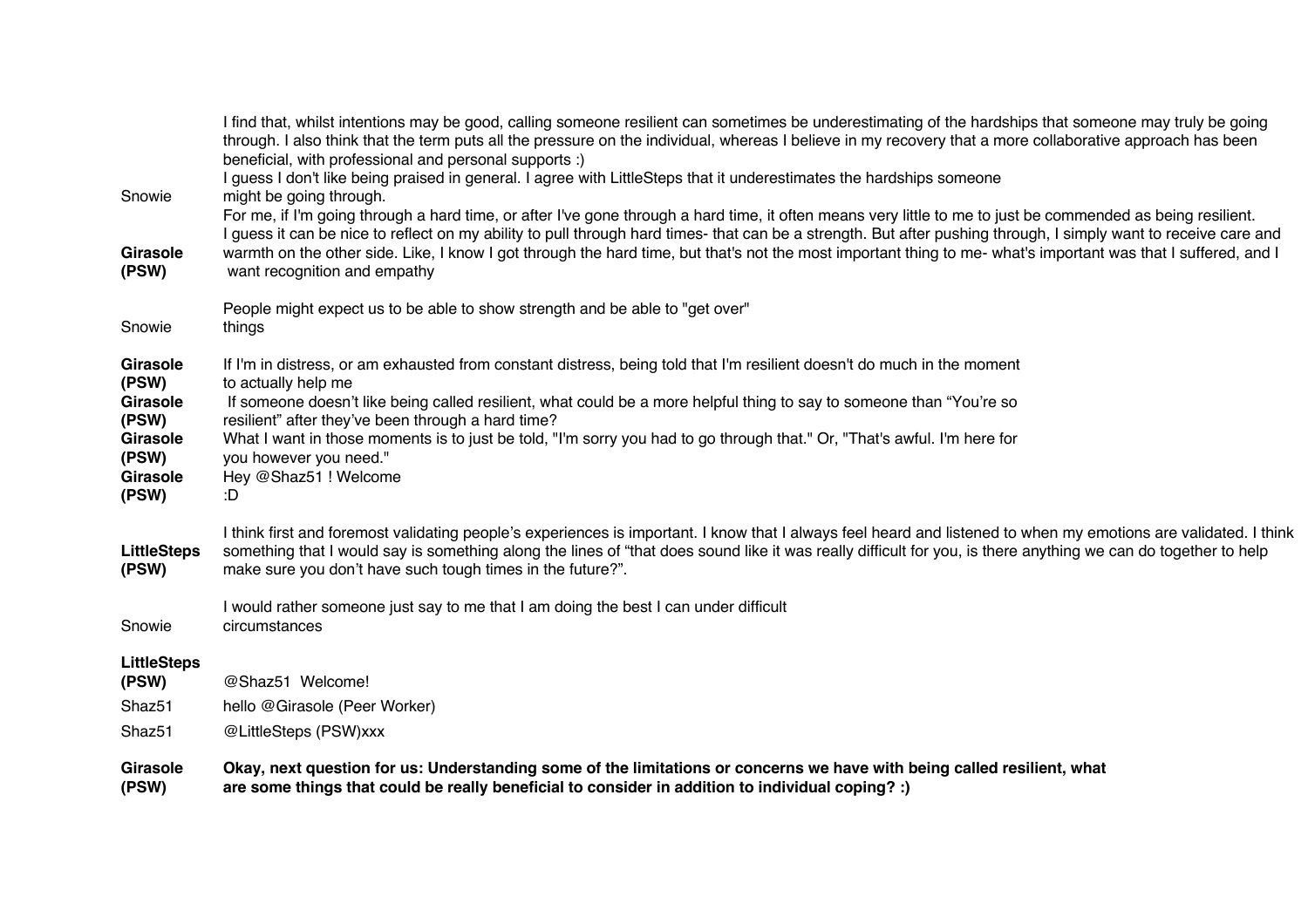| <b>LittleSteps</b><br>(PSW)           | I think that in my recovery, professional and personal supports have been important in addition to individual coping. After all, in my<br>personal opinion, reaching out for help is an action we can take and empower ourselves through in our recovery. :)                                                                                                                                                                               |
|---------------------------------------|--------------------------------------------------------------------------------------------------------------------------------------------------------------------------------------------------------------------------------------------------------------------------------------------------------------------------------------------------------------------------------------------------------------------------------------------|
| Snowie                                | I also think reaching out for assistance can help. I think it takes time and a lot of effort. It is more like<br>a marathon                                                                                                                                                                                                                                                                                                                |
| Girasole<br>(PSW)                     | Things I can think of that could be helpful to consider, beyond the individual: Are there any other support people or services out there that could be<br>beneficial if something like this happened again? Is there anything we can actively do about this situation to prevent having a crisis or struggling like this in<br>the future? Can anything be changed or improved? How can we do that? How can community care come into this? |
| Shaz51                                | interesting @Girasole (Peer Worker)                                                                                                                                                                                                                                                                                                                                                                                                        |
| Girasole<br>(PSW)                     | Keep an eye out for our extra resources we'll share at the end - one of which inspired some of my thoughts above<br>:)                                                                                                                                                                                                                                                                                                                     |
| Snowie                                | I don't think there is anything we can do to prevent having a crisis in the future. I just think it is about the steps we put into place to try and<br>overcome it. Like having people we can reach out to for help. Having supports in place that we can speak to. I think having confidence in our<br>supports help                                                                                                                      |
| Shaz51                                | very true @Snowie                                                                                                                                                                                                                                                                                                                                                                                                                          |
| <b>Girasole</b><br>(PSW)              | Good point @Snowie, life can throw us unpredictable or overwhelming things so we may not have control over the presence<br>of future crises - but great ideas on how we can respond in those times :)                                                                                                                                                                                                                                      |
| Shaz51                                | but with support, it will help us quicker and better                                                                                                                                                                                                                                                                                                                                                                                       |
| Girasole<br>(PSW)                     | This next question was submitted from the community: they would like to know how to get through periods of long (or<br>even no) waitlists, and being turned away from doctors and mental health professionals?                                                                                                                                                                                                                             |
| <b>LittleSteps</b><br>(PSW)<br>Shaz51 | hmmm  If I were in that situation, I would try to reach out to peer groups or online forums to find some support in the meantime. I<br>would also empathise with that person and let them know that they are not alone in that difficult situation.<br>right on @LittleSteps (PSW)                                                                                                                                                         |
| Snowie                                | It is hard not to take that personally Girasole. I think that sometimes we need help now and then. That is when I think we<br>need to reach out to helplines and forums.<br>Welcome @Tkaye ! :)                                                                                                                                                                                                                                            |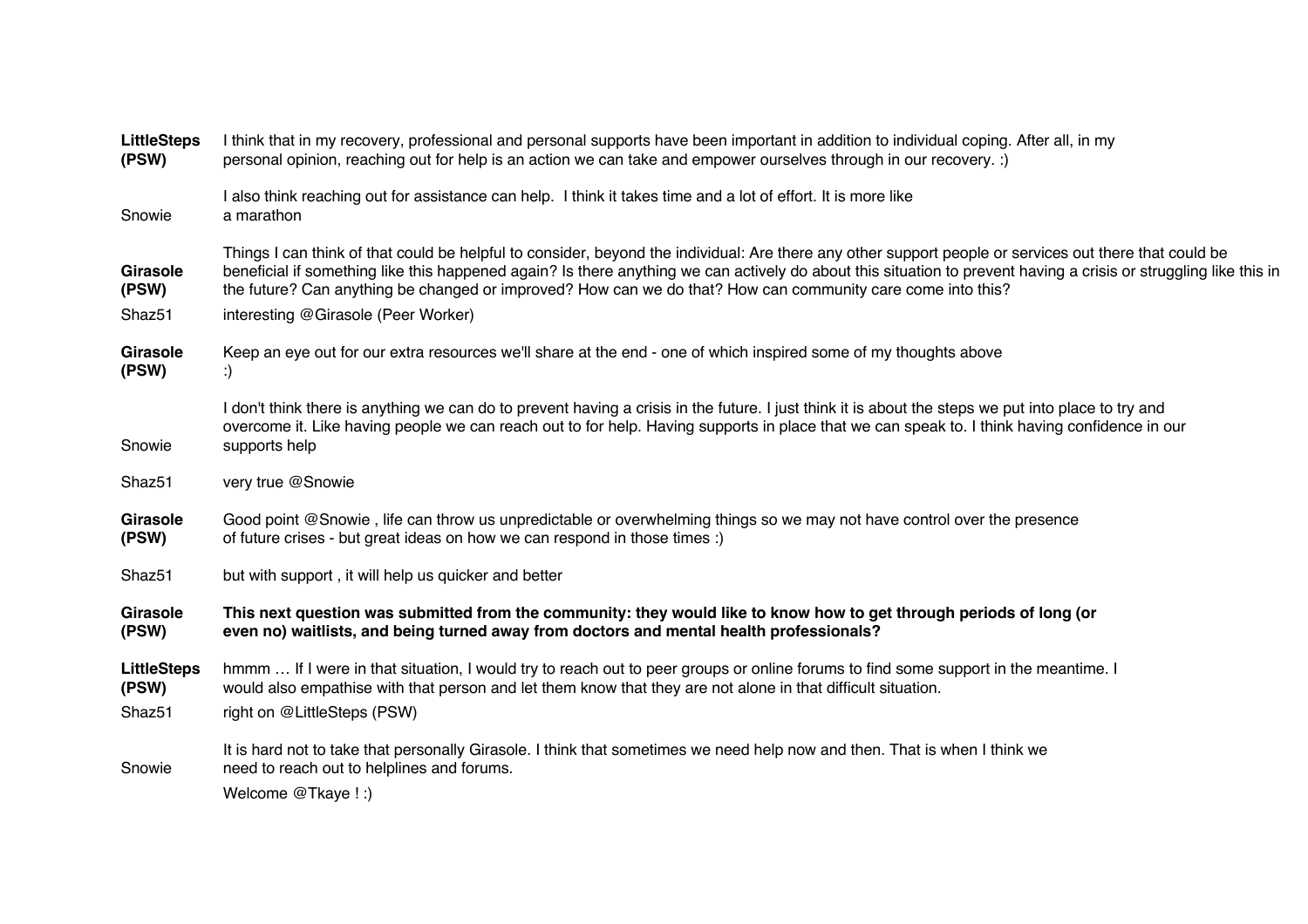## **LittleSteps (PSW)**

| Snowie                      | Being turned away or put on a wait list can do more damage. I think that is why we are so affected when we lose a support. Sometimes it<br>feels like we are back to step one and have to start all over again. It is also hard to trust people, especially if we have experienced distrust in<br>the past.                                                               |
|-----------------------------|---------------------------------------------------------------------------------------------------------------------------------------------------------------------------------------------------------------------------------------------------------------------------------------------------------------------------------------------------------------------------|
| Girasole<br>(PSW)           | This next question was also submitted from the community. They are wondering: how can we deal with constant<br>setbacks in life that challenge us when we're otherwise trying to improve our life?                                                                                                                                                                        |
| Shaz <sub>51</sub>          | to keep on keeping on @Girasole (Peer Worker)                                                                                                                                                                                                                                                                                                                             |
| Snowie                      | By focusing on things that we can control.                                                                                                                                                                                                                                                                                                                                |
| <b>LittleSteps</b><br>(PSW) | In my experience of recovery, recovery is not linear but rather more like a zig-zag line. So, it's totally understandable to have set backs in<br>recovery and in life. How I sometimes deal with these issues is by having a really solid routine to have constants I can rely on when things get<br>tough.                                                              |
| Shaz51                      | @Girasole (Peer Worker), I think this will be a good thread to start on the<br>forum                                                                                                                                                                                                                                                                                      |
| Girasole<br>(PSW)           | That's great @Shaz51 ! Feel free to make one if you like? There's certainly lots to talk about so there could be a lot<br>of benefit there :)                                                                                                                                                                                                                             |
| Shaz51                      | will do @Girasole (Peer Worker)                                                                                                                                                                                                                                                                                                                                           |
| Girasole<br>(PSW)           | And to answer the question- I can't stress enough the protective value of supportive connections- pets, friends, partners, therapists, support workers,<br>support lines. When I think back to awful times of my own life where I couldn't believe how I got through them - I realised it was through keeping sane and<br>supported with perspective and care from others |
| Shaz <sub>51</sub>          | wow very true @Girasole (Peer Worker)                                                                                                                                                                                                                                                                                                                                     |
| <b>LittleSteps</b><br>(PSW) | Welcome Tyme!:)                                                                                                                                                                                                                                                                                                                                                           |
| Shaz <sub>51</sub>          | hello @tyme (PSW)                                                                                                                                                                                                                                                                                                                                                         |
| Girasole                    | Also, practicing gratitude for the things that are good might be helpful. I know it's often suggested in a way that seems simplistic, but I think it's particularly valu<br>when times are hard. The world is never quite 100% black and white-things are unlikely to be all entirely terrible or all entirely good. I think                                              |

**(PSW))** gratitude can help remind us of that nuance and help us not fall into a trap of seeing everything as hopeless or awful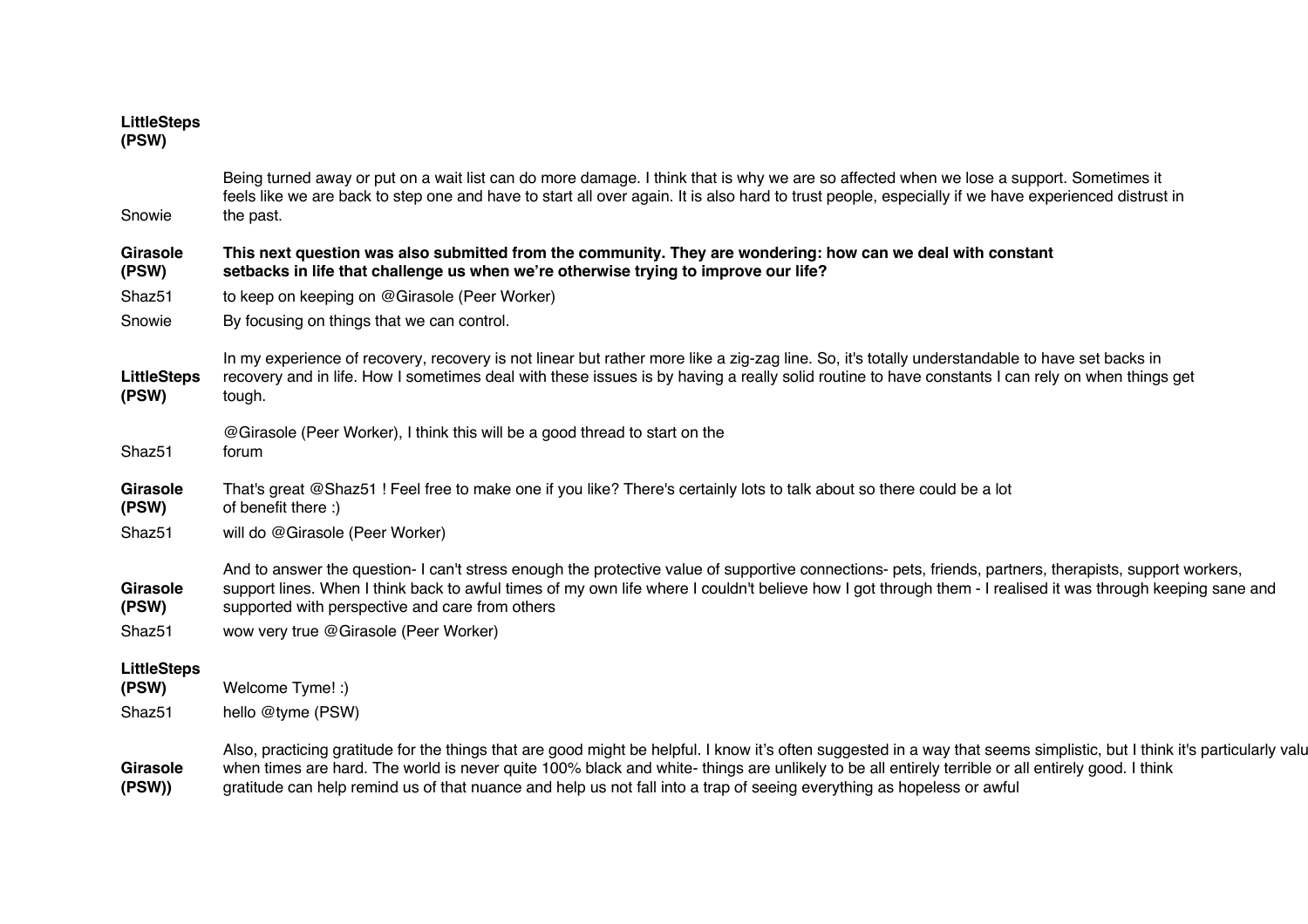| <b>Girasole</b><br>(PSW)<br>tyme                 | Okay, next question :) What are some techniques or strategies we can have control over in our coping and<br>recovery through tough times?                                                                                                                                                                                                                                                                                                                                  |
|--------------------------------------------------|----------------------------------------------------------------------------------------------------------------------------------------------------------------------------------------------------------------------------------------------------------------------------------------------------------------------------------------------------------------------------------------------------------------------------------------------------------------------------|
| (PSW)                                            | Hey @shaz51!                                                                                                                                                                                                                                                                                                                                                                                                                                                               |
| <b>LittleSteps</b><br>(PSW)                      | I have mentioned this before but one thing that really helps me through tough times is having a routine to rely on – as I like predictability and routine. That's<br>just me – but I find that having routines for exercise and mindfulness/meditation can be really helpful. Other than that, reaching out for help is one way I cope,<br>whether that be friends or personal and professional supports.                                                                  |
| Shaz51                                           | @Girasole (Peer Worker), having a coping toolbox to help us                                                                                                                                                                                                                                                                                                                                                                                                                |
| Shaz51                                           | yes @LittleSteps (PSW)                                                                                                                                                                                                                                                                                                                                                                                                                                                     |
| Snowie                                           | Having a plan in place like a safety plan to help us through those tough<br>times.                                                                                                                                                                                                                                                                                                                                                                                         |
| Shaz51                                           | Routine is very important to my mr shaz and I find it helps<br>indeed                                                                                                                                                                                                                                                                                                                                                                                                      |
| Snowie                                           | I think control is so important when things are happening. When I feel out of control is when things seem to go downhill. I think<br>having steps in place and a written list of coping strategies help                                                                                                                                                                                                                                                                    |
| Girasole<br>(PSW)<br><b>Girasole</b><br>(PSW)    | Something I can always have control over is my ability to learn from situations. I like, after going through a hard time, thinking about<br>things I could do differently in the future to help prevent something like that from happening again (wherever I have control)<br>To me, that's one of the biggest parts of resilience for me - I feel like I'm better able to handle difficult things in the future<br>after having come out of, and learned from, hard times |
| <b>LittleSteps</b><br>(PSW)                      | Welcome to the chat Bow! :)                                                                                                                                                                                                                                                                                                                                                                                                                                                |
| Girasole<br>(PSW)                                | Okay, as we start to wind down for the night - have you learned anything helpful from others' experiences here<br>tonight that you might be able to apply in your own life? If yes, what did you learn? :)<br>I have learnt the balance of resilience, meaning the balance between relying on your own strengths and reaching out to others or appreciating your own                                                                                                       |
| <b>LittleSteps</b><br>(PSW)<br>Girasole<br>(PSW) | unique context. This has helped me to not think in polarities in regard to where I'm at, and to appreciate the little things I can do in recovery whilst<br>reaching out for support when needed. :)                                                                                                                                                                                                                                                                       |